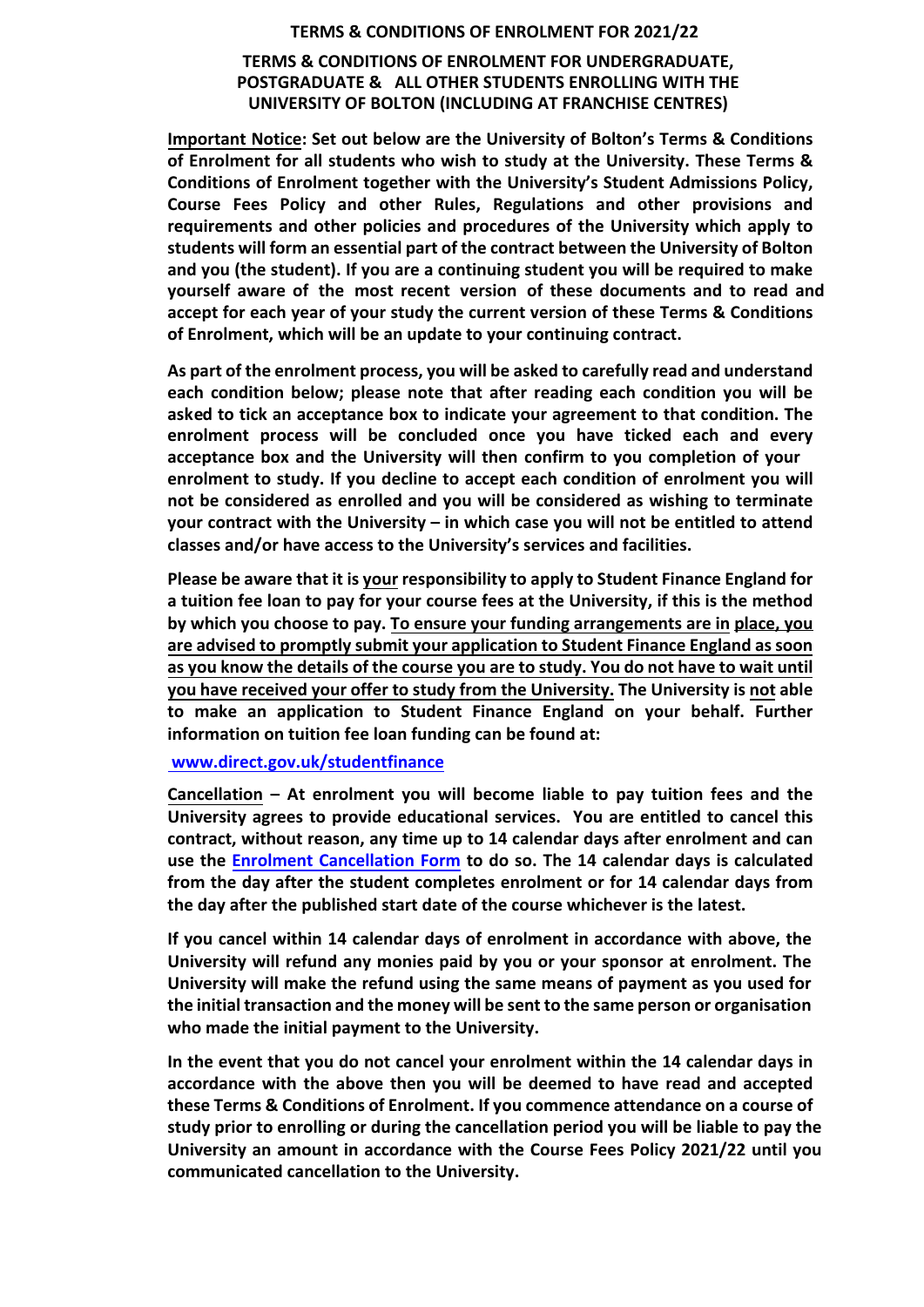**Below are the statements that you will be asked to read and accept as conditions of your enrolment at the University of Bolton ('the University') which form an essential part of the contract between us for your course of study at the University.** 

**The University may have to make changes to your contract during the duration of your course; such changes will be fair and communicated to you in annually reviewed and updated Terms & Conditions of Enrolment for each Academic Year.**

- 1. I have been provided with access to and have read and agree to comply with the Rules, Regulations and other provisions and requirements, policies and procedures of the University which apply to me as a student, including amongst other things the **Academic, Examination and Assessment Regulations and Student Disciplinary Procedures**  and any third party contract (if applicable) (as set out on the University's website www.bolton.ac.uk in the Student Information – Policy Zone directly accessible via https://www.bolton.ac.uk/about/governance/policies/student‐policies/) and I agree to attend, when requested by the University, all mandatory information sessions associated with my enrolment and study at the University.
- 2. I understand and accept that certain subjects may require me to demonstrate particular competence standards before I am accepted on to, progress within or successfully complete, a course or programme of study. I accept that whilst the University will make reasonable adjustments to ensure that I am not disadvantaged in demonstrating my competence, no adjustments will be made to competence standards deemed justifiable to the course or programme of study in question.
- 3. I understand and accept that if I am registered on a course of study leading to a professional qualification I may also be subject to regulations relating to fitness to practice which are drawn up in light of guidance issued by the relevant professional body.
- 4. I accept a place on the course as stated in the on-line enrolment and I agree that I will undertake my studies in a diligent and responsible manner.
- 5. I understand and accept that the University will make every effort to provide education services with reasonable care and skill and in the manner set out in its published material. I accept that the University cannot guarantee that teaching and supervision will be provided by any particular named individuals. I understand that the content of individual courses are under constant academic review and may change from time to time and any change to a course will be made in consultation with enrolled students affected by the change and in accordance with Modification to a Taught Programme Published Guidelines (available at: https://www.bolton.ac.uk/about/governance/policies/student‐policies/) which will be exercised fairly and reasonably and which I will be entitled to receive fair and reasonable notice. The content of course modules and mode of associated assessments may be updated on an annual basis. This is to ensure that all modules are up to date and responsive to employment and sector needs. The published course material and the programme specification contain indicative 'optional modules' that may be subject to change due to circumstances outside of our control. For this reason we cannot guarantee to run any specific optional module. I further understand that I am able to withdraw from my course of study in accordance with the Course Fees Policy if I am adversely affected by any change to my course.
- 6. I understand and accept that external factors such as industrial action or other circumstances beyond the control of the University may make it impossible for the University to provide those education services offered. For this reason the University may have to make variations and will make every effort to minimise any disruption that may result from such changes and will seek to provide fair and reasonable remedy to those adversely affected by such disruption.
- 7. I understand and accept it is a condition of my entry on to the course, and my subsequent continuation in each Academic Year, that I formally enrol for each year of study using the University's on‐line enrolment process.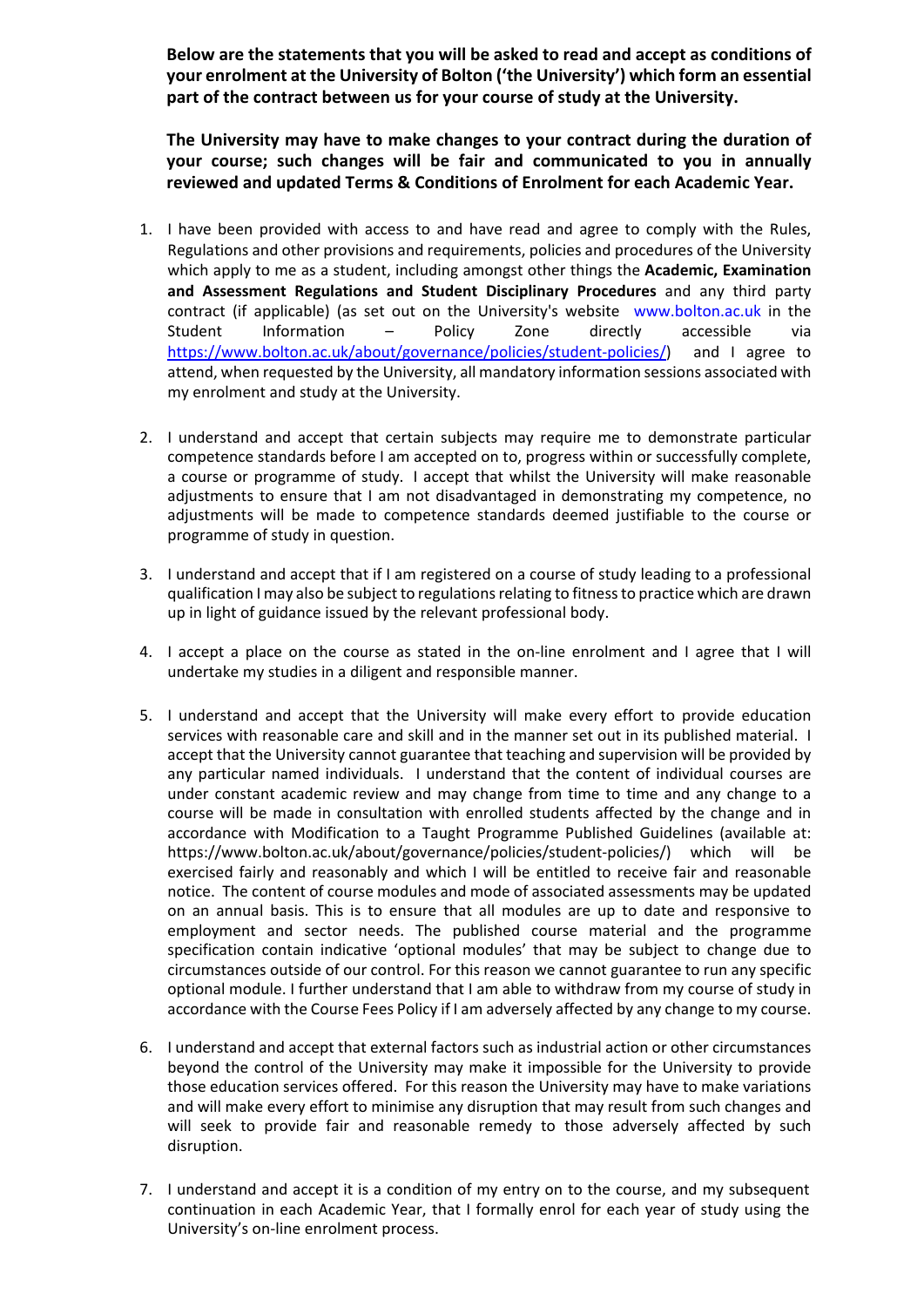- 8. I understand and accept that as a student of the University I will be required to pay various fees for the relevant Academic Year as set out in the University's Course Fees Policy. The first year's course fees and total fees for the normal duration of my course are as set out in my offer letter.
- 9. I understand and agree to comply with the University's Course Fees Policy which is reviewed and updated each Academic Year and is available in the Student Information – Policy Zone (accessible via: https://www.bolton.ac.uk/about/governance/policies/student‐policies/) and will pay all fees due by the dates specified by the University. **I accept that it is my ultimate liability to pay for all fees incurred by me for each Academic Year I study at the University irrespective of any sponsorship or other support that I may have.**
- 10. I understand and accept that it is my responsibility to pay my course fees and I understand that I must apply promptly to Student Finance England for a tuition fee loan up to the amount charged by the University if this is the method by which I choose to pay. If I fail to apply, am ineligible to receive a tuition fee loan, or choose to pay my course fees myself, then I understand that the course fees incurred in each Academic Year of study will need to be promptly paid by me in full by the dates specified by the University.
- 11. **I understand and accept that, as set out in the Course Fees Policy (available in the Student Information – Policy Zone at:** https://www.bolton.ac.uk/about/governance/policies/student‐policies/**), if my course fees are not fully paid then I may be subject to a range of actions up to and including being**

**withdrawn from my course, being prohibited from attending the University's Degree Congregation and having my final results transcript and award certificate withheld.**

- 12. I understand and I am fully aware that providing false or inaccurate information including verification of my identity when enrolling can lead to disciplinary, financial and legal action being taken against me, to my enrolment on the course being cancelled or restricted and any contributor to my course fees or funding being so informed. I understand and I am fully aware that if my course involves a professional accreditation or potential registration, it may also lead to consideration of fitness to practise in line with the fitness to practise procedure available in the Student Information – Policy Zone (accessible via: https://www.bolton.ac.uk/about/governance/policies/student-policies/).
- 13. I agree to provide and keep updated an emergency contact name and details for use by the University at its discretion.
- 14. I understand and agree to the University holding and processing my personal data, including special category and criminal convictions and offences personal data, contained in my student record, obtained from me or other people or agencies whilst I am a potential, current or past student of the University as set out in the current Data Protection Policy and Student Privacy Notice that explain how the University collects, processes and uses personal data, available in the Student Information – Policy Zone (accessible via https://www.bolton.ac.uk/about/governance/policies/student‐policies/). I understand and I am fully aware of the University's policies relating to data protection.

I understand that in some circumstances, it may be necessary for the University to transfer my personal data to a country outside the European Economic Area (for example, if I undertake a course in such a country, or that is my country of origin) and that by completing this on-line enrolment I consent to the transfer of data in these circumstances and for those purposes.

15. I agree to the disclosure to third parties (who demonstrate to the University's satisfaction an acceptable and justifiable need to know) of the fact that I am registered for an award of the University and my enrolment status, course details and academic results. In the event I withdraw my consent to this then I will immediately inform the Student Data Manager in the Student Data Management Department in writing.